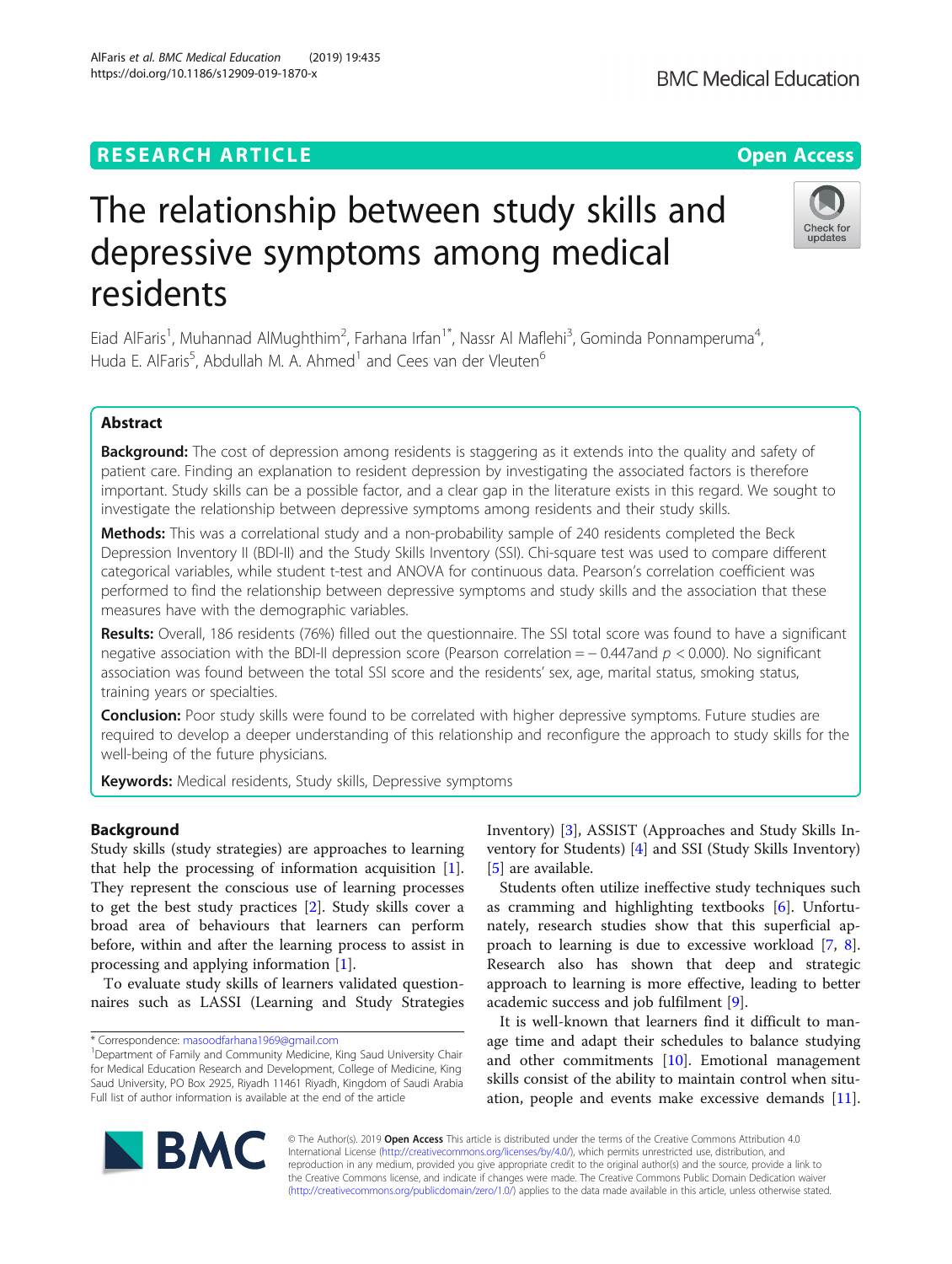Unmanaged emotional reactions to stress could affect the learning process negatively  $[12]$  $[12]$  $[12]$ .

However, to our knowledge, no comprehensive study on residents' study skills has been reported, barring two studies on reading habits among surgical residents [\[13,](#page-7-0) [14](#page-7-0)].

Depression is a multi-faceted mental health disorder that affects a significant proportion of medical students and adversely affects all spheres of an individual's interpersonal, social and occupational life [\[5](#page-7-0)]. Many scales are used in the screening for depression among adults. The most commonly used are Beck Depression Inventory II (BDI II), Center for Epidemiological Studies Depression Scale (CES-D), Hamilton rating scale for depression (HAM-D) [\[15](#page-7-0)]. The BDI has been used for 35 years to identify and assess depressive symptoms, and has been reported to be highly reliable regardless of the population.

Among medical students, the depression rate ranges from 8 to 70% [\[16,](#page-7-0) [17\]](#page-7-0). Postgraduate trainees (i.e. residents) have been found to have a high rate of depression [\[18](#page-7-0)]. A systematic review and meta-analysis of 31 cross-sectional studies and 23 longitudinal studies among resident physicians showed an overall pooled prevalence of depressive symptoms around 28.8%, ranging from 20.9 to 43.2% [\[1](#page-7-0)].

The effects of depression extend to the residents' quality of life and academic attainment [\[19](#page-7-0)–[26](#page-8-0)]. The adverse effects of depression are not limited to the individual only but may also affect the society at large in terms of quality of patient care, safety and professionalism [[22](#page-7-0), [27](#page-8-0)]. Unfortunately, the factors associated with residents' depression remain unclear, and there is an apparent gap in the literature with regard to the relationship between the high prevalence of depressive symptoms among medical residents and its associated factors. Hence, there is a real need to better understand the associated factors, natural history and epidemiology of this debilitating illness. This should be the first step to delineate the possible preventive and therapeutic strategies to combat this ailment [\[22\]](#page-7-0).

Research shows that efficient and effective study skills can help in both academic competence and success even in non-academic settings [\[10\]](#page-7-0). It has been also shown in a previous study that depressive symptoms are associated with low study skills among medical students [\[5](#page-7-0)]. Hence, one of the suggested possible factors associated with depression among residents may be deficient or weak study skills [\[25,](#page-7-0) [28](#page-8-0)]. Furthermore, identifying residents' level of study skills is essential to support their learning and make their learning experience more enjoyable. However, there are no studies that explore the relationship between study skills and depressive symptoms among postgraduate medical trainees/residents in the literature. Depression is a prevalent and handicapping health problem that adversely affects all spheres of an individual's and family life and in the case of healthcare professionals it extends to quality of patient care, safety and professionalism. Understanding the factors (like study skills) associated with depression is therefore of high importance.

This study aimed to explore the relationship between study skills and depressive symptoms among medical residents in different specialties and their relationship with demographic factors.

# Research objectives

- 1. To explore the relationship between study skills and depressive symptoms among medical residents.
- 2. To assess the relationship of demographic factors with the residents' (a) study skills and (b) depressive symptoms.

# **Methods**

# Study design

Cross-sectional correlational study.

# Setting of the study

The study was conducted in King Saud University Medical City (KSUMC), Riyadh, Kingdom of Saudi Arabia, during the academic year 2017–2018. We distributed the inventories to 240 residents from the six major specialties (family medicine, internal medicine, obstetrics and gynecology [Ob-Gyn], general surgery, paediatrics and psychiatry) of all training years and both genders.

# Characteristics of the setting

The KSUMC is considered one of the largest postgraduate training centres in the Gulf region. It offers many postgraduate training programs such as family medicine, internal medicine, obstetrics and gynaecology (Ob-Gyn), general surgery, paediatrics, anaesthesia, emergency medicine, ophthalmology, orthopaedics, radiology, ENT and psychiatry. The duration of training varies from one to five years. Furthermore, currently, the KSUMC offers 28 fellowship programs.

#### Data collection instruments

The following tools were administered for data collection:

- 1. Demographic Questionnaire: A short, six-item questionnaire was used to gather information about age, gender, smoking status, marital status, speciality and the training year.
- 2. Study Skills Inventory (SSI): This 23-item inventory was found to be both reliable and valid in a previous study among medical students [[5\]](#page-7-0).

The Study Skills Inventory (SSI) consists of five subscales namely reading skills, memory and concentration skills, time management, emotional management skills and other learning practices. Reading skill is the process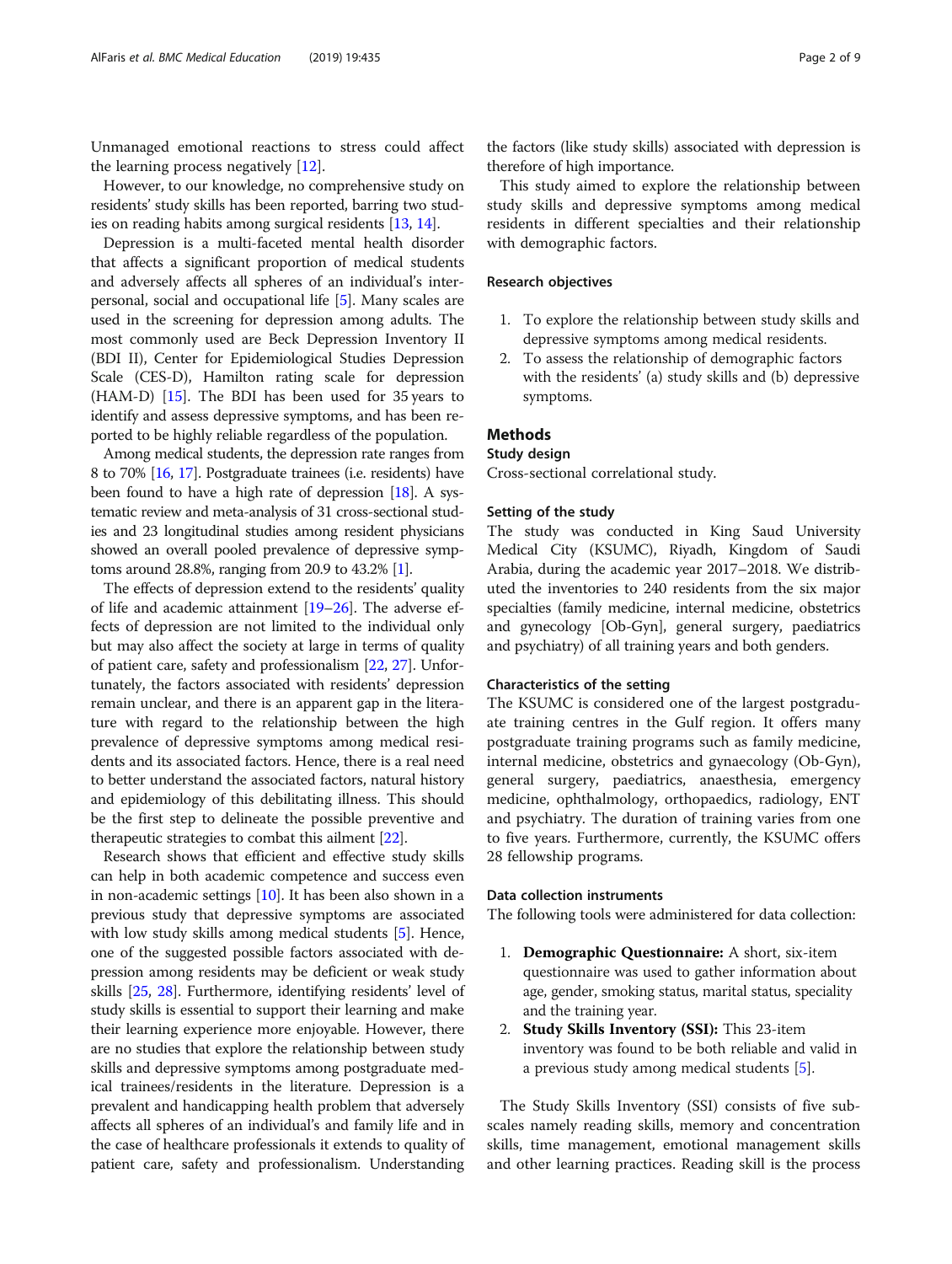of working with the text. In other words, readers negotiate the meaning with the author of the text that they read while applying their prior knowledge to it [[7](#page-7-0)]. Both memory and concentration skills are part of multi-level cognitive abilities such as reasoning, problem-solving, and learning. Time management skill encompasses a set of techniques for managing and planning of different tasks and roles and appropriate use of time [\[29\]](#page-8-0). Emotional management skills are learned capabilities necessary to identify, evaluate, control emotions and develop adjustment capabilities for better educational achievements [\[30\]](#page-8-0).

The maximum total score of SSI equals 69 (Table 6 in [Appendix](#page-6-0)). Each statement has four options: always, usually, rarely and never.

This four-point scale is scored from 0 to 3; i.e.3 stands for always (i.e. all the time - around 100% of the time), 2 stands for usually (i.e. sometimes - around 75% of the time), 1 stands for rarely (i.e. few times - around 25% of the time), 0 stands for never (i.e. almost at no times - around 0% of the time).

The scale has shown acceptable psychometric properties (i.e. validity and reliability) within the same country in the past [\[5](#page-7-0), [31,](#page-8-0) [32\]](#page-8-0).

3. Beck Depression Inventory (BDI-II):

This is a 21-item inventory, used to measure the severity of depression. Each item has four options and scored on a scale of 0 to 3. The maximum score for all items is 63, and the scores are divided into: minimal (0–13), mild (14–19), moderate (20–28), and severe depression (29– 63). This scale is highly specific and sensitive for screening of depression with high reliability and validity [[31\]](#page-8-0).

The BDI-II has been used in many countries (including in the country of the present study) to measure depressive symptoms of both undergraduate and postgraduate medical students [\[32\]](#page-8-0).

#### Data collection

The three instruments: demographic questionnaire, Study Skills Inventory (SSI) and Beck Depression Inventory– II (BDI II) were distributed to the residents at the same time.

The covering page of the questionnaire explained the aims of the study and the participants were assured of anonymity and confidentiality. The participation was on a voluntary basis.

# Data analysis plan

The Statistical Package for the Social Sciences (SPSS, version 22) was used for the data analysis. Descriptive statistics such as frequency, percentages, mean, and standard deviation were calculated. Cronbach alpha coefficient was used to determine the reliability of the two measures; i.e. study skill scores and depression scores.

Comparisons were made using Chi square test to compare the following categorical variables (age, sex, smoking status, marital status, training year and speciality) and depressive symptoms' severity (minimal, mild, moderate and severe). Association between total (and subscales) SSI mean scores and two-category variables (sex and marital status) were conducted using student's t test. ANOVA was used for similar comparisons with variables having more than two categories (age, smoking status, training year, speciality and mean of study skills subscales).

Additionally, correlations were computed using Pearson's correlation coefficient between the total depressive symptom (BDI -II) scores and the study skills inventory (SSI) scores.

After finding a relatively low reliability for the BDI-II, we applied a statistical correction test called "an attenuation correction" [[33](#page-8-0)] to the correlation coefficient between SSI and BDI-II.

The observed correlation is divided by the square rooted product of the reliabilities of both tests.

### Ethics approval and consent to participate

Informed consent was obtained from all residents prior to data collection. All the selected respondents were given assurance of confidentiality that the information gathered will be used exclusively for research purposes. This study was approved by the Institutional Review Board of the College of Medicine; KSU (reference no: 17/0330/IRB).

# Results

Overall, 186 residents filled out the SSI, BDI-II and demographic questionnaire (response rate of 76%). Family medicine residents represented 31.7% of those who responded, followed by, internal medicine (28%), peadiatrics (18.3%), general surgery (9.1%), obstetrics-gynaecology (6.5%) and psychiatry residents (6.5%).

Cronbach alpha reliability coefficients of SSI and BDI-II were 0.75 and 0.58 respectively. The correlation coefficient between SSI and BDI-II (before the attenuation correction) was - 0.296. The correlation value  $Rxy = -0.296$ , the reliability of SSI is 0.749 (Rxx) and reliability of BDI is 0.584. Hence the Rtrue = − 0.296/Square root of  $(0.749)(0.584) = -0.447$ . The true correlation after applying the attenuation correction was found to be - 0.447.

#### Participants' demographic characteristics

Out of 186 respondents, 99 (53.2%) were female. The majority were single (59.7%) and never smoked (76.3%) (Table [1\)](#page-3-0). The mean age of the participants was 26.9 years.

The mean ± standard deviation of the total SSI score was  $42.56 \pm 8.06$  (62% out of a maximum 69), while the mean ± standard deviation of depressive symptoms score was  $11.64 \pm 10.09$  (18.4% out of a maximum 63). The mean ± standard deviation for the SSI score for the subscales are shown in Table [2.](#page-4-0)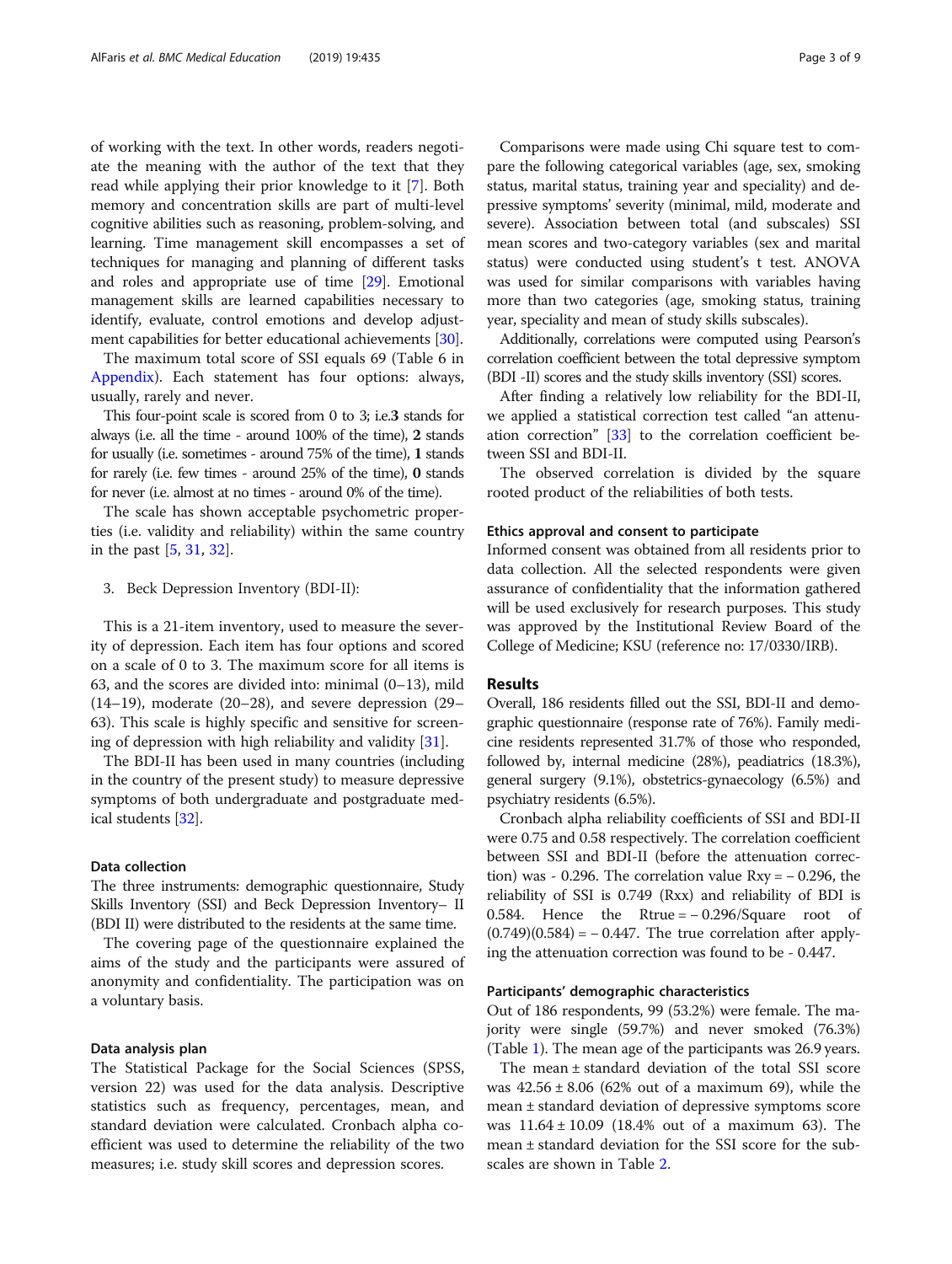<span id="page-3-0"></span>There was a statistically significant moderate negative correlation between BDI-II score and the SSI total score  $(r = -$ 0.447,  $p < 0.001$ ). However, no significant association was found between the total SSI score and sex, age, marital status, smoking status, training years or specialties (Table [3\)](#page-4-0).

For the study skills domains, a statistically significant association was found between the student sex (in favour of male students) and the concentration and memory skills  $(p = 0.004)$  $(p = 0.004)$  $(p = 0.004)$  (Table 4). Furthermore, time management had statistically significant associations with age  $(p =$ 0.007) and training years ( $p = 0.035$ ) but no other consistent trends were found with both age or training years). (Table [4\)](#page-5-0). There were no significant associations between the different study skills domains and the residents' specialty except emotional management skills ( $p = 0.037$ ). This latter domain was higher among family medicine and

Table 1 Distribution of residents in terms of socio-demographic characteristics

| Socio-demographic data | Number (%) of residents |
|------------------------|-------------------------|
| Sex                    |                         |
| Male                   | 87 (46.8)               |
| Female                 | 99 (53.2)               |
| Age                    |                         |
| 23-26 years            | 77 (41.4)               |
| 27-30 years            | 101 (54.3)              |
| $> 30$ years           | 8(4.3)                  |
| Marital status         |                         |
| Single                 | 111 (59.7)              |
| Married                | 73 (39.2)               |
| Divorced               | 2(1.1)                  |
| Smoking status         |                         |
| Never smoker           | 142 (76.3)              |
| Current smoker         | 36 (19.4)               |
| Ex-smoker              | 8(4.3)                  |
| Training year          |                         |
| 1st year               | 48 (25.8)               |
| 2nd year               | 35 (18.8)               |
| 3rd year               | 66 (35.5)               |
| 4th year               | 29 (15.6)               |
| 5th year               | 6(3.2)                  |
| Additional year        | 2(1.1)                  |
| Specialty              |                         |
| Family medicine        | 59 (31.7)               |
| Internal medicine      | 52 (28)                 |
| Pediatrics             | 34 (18.3)               |
| General surgery        | 17(9.1)                 |
| OB-Gyne                | 12(6.5)                 |
| Psychiatry             | 12(6.5)                 |

paediatric residents compared to obstetrics-gyneacology (Ob-Gyn), and internal medicine residents. (Table [4](#page-5-0)). The rate of depression was higher among the female residents (39%) than their male counterparts (19%), and the difference was statistically significant ( $p = 0.007$ ) (Table [5\)](#page-5-0).

There was also a statistically significant association between the training year and the severity of depression, the senior residents had more severe depression compared to their junior counterparts ( $p = 0.026$ ).

# **Discussion**

This study found that residents' study skills were negatively associated with depressive symptoms. To the best of our knowledge, this is the first time that the relationship between study skills and depressive symptoms has been reported among residents or postgraduate medical trainees.

Female residents were more likely to be depressed than their male counterparts. This is in line with other studies [\[32](#page-8-0)]. The current study revealed that there was a non-significant difference in study skills between the two sexes. This is also in agreement with other studies conducted among medical students [\[7,](#page-7-0) [10,](#page-7-0) [34\]](#page-8-0).

The present study found that senior residents are more likely to report depressive symptoms than their junior counterparts. A meta-analysis of 54 studies on physicians in training in different specialties showed that the overall pooled prevalence of depression or depressive symptoms was 28.8% and ranged from 20.9 to 43.2%, depending on the instrument used, and increased positively with residency year (upper-level residents had a higher proportion of depressive symptoms) [\[1\]](#page-7-0). Spending too many hours at work and multitasking put a lot of cognitive load. Literature reports these, which indirectly relate to time management, as contributors to burnout [[35\]](#page-8-0).

In this study too, time management showed a significant association with both years of training and age.

The emotional management scores were significantly different among the residents of different specialties in our study. The unpredictability of work, patient care, interruptions, and variable work schedules are usually uncontrollable from speciality to speciality [[35\]](#page-8-0). Residents from different specialities may have developed varying strategies to cope with these uncontrollable factors depending on their speciality. This may explain the different emotional management skills reported by the residents of different specialities.

Well-being on the other hand is multifaceted, as it is not only performing well on standardized tests but performing and excelling in life too. Previous research showed that there was a positive relationship between wellbeing and academic achievement [\[36](#page-8-0), [37\]](#page-8-0). Poor study skills were shown clearly to reduce academic achievements that may lead to emotional exhaustion, and difficulty in coping the stresses of residency training and suboptimal quality of life [\[13](#page-7-0), [14,](#page-7-0) [35](#page-8-0)]. This will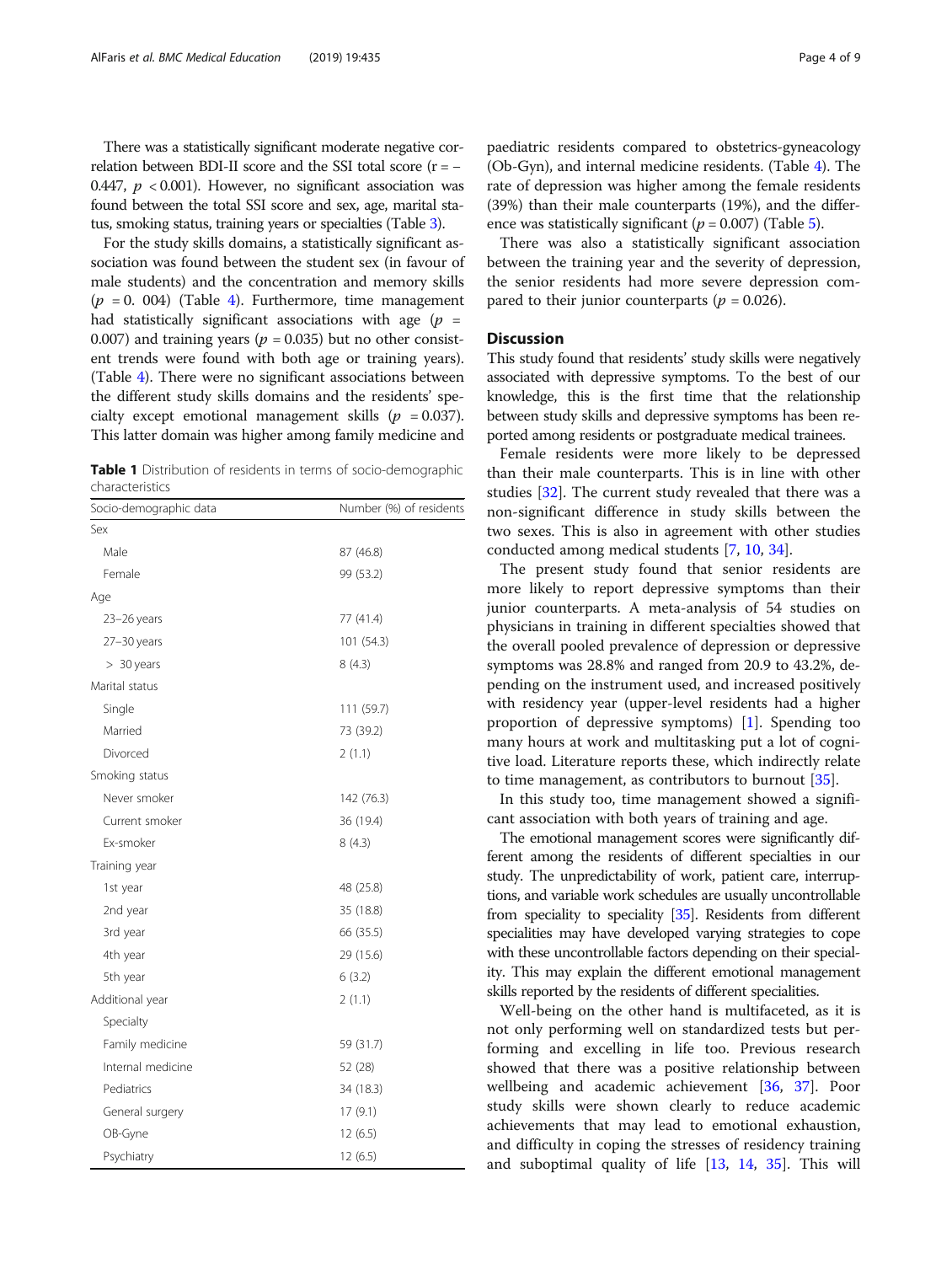| Study skills subscales          | Mean $(\pm SD)$    | Maximum<br>Score | % out of the<br>maximum |
|---------------------------------|--------------------|------------------|-------------------------|
| Reading skills                  | $8.58 (\pm 1.84)$  | 12               | 71.5                    |
| Concentration and memory skills | $3.43 \ (\pm .96)$ | 6                | 57.1                    |
| Time management skills          | 13.24 $(\pm 4.17)$ | 24               | 55.1                    |
| Emotional management skills     | $8.07 (\pm 2.14)$  | 12               | 67.2                    |
| Other learning skills           | $9.24 (\pm 2.63)$  | 15               | 61.6                    |

# <span id="page-4-0"></span>**Table 2** Mean  $(\pm SD)$  of study skills subscales

ultimately affect personal as well as patient care in the long run [\[1](#page-7-0)]. Therefore, more efforts should be directed to improve study skills in addition to better understanding the factors related to it.

### Limitations

The low reliability of the BDI II 0.584 could be explained by the relatively small sample size in this study. It had shown a much higher reliability in many countries [38]. As the poor reliability decrease correlation coefficient and with the statistical attenuation correction, the actual correlation coefficient was found to be stronger. As this study is correlational in nature, causality cannot be claimed. Also, since the study did not take into account the training culture and educational environments of the residents, how these factors impact on depressive symptoms and study skills could not be elucidated. Since multiple factors affect both study skills and depression, this study should be viewed as an investigation of two multi-factorial constructs, without controlling for the other known and unknown factors. The moderate correlation coefficient found in this study could hence be

Table 3 Association between total SSI score and socio-demographic characteristics

| Socio-demographic characteristics |                   | $\mathbb N$    | Total SSI scores mean (±SD) | F ratio / t statistic® | $p$ -value |
|-----------------------------------|-------------------|----------------|-----------------------------|------------------------|------------|
| Sex                               | Male              | 87             | 42.25 (±7.86)               | 0.164                  | 0.686      |
|                                   | Female            | 99             | 42.84 (±8.27)               |                        |            |
| Age                               | $23 - 26$         | 77             | 43.66 (±7.86)               | 1.222                  | 0.297      |
|                                   | $27 - 30$         | 101            | 41.80 $(\pm 8.32)$          |                        |            |
|                                   | > 30              | $\,8\,$        | 41.63 $(\pm 5.98)$          |                        |            |
|                                   | Total             | 186            | 42.56 $(\pm 8.06)$          |                        |            |
| Marital status                    | Single            | 111            | 43.14 $(\pm 8.4)$           | 0.721                  | 0.378      |
|                                   | Married           | 73             | 42.08 $(\pm 7.25)$          |                        |            |
| Smoking status                    | Never smoker      | 142            | 42.82 $(\pm 8.06)$          | 0.672                  | 0.512      |
|                                   | Current smoker    | 36             | 41.25 $(\pm 8.61)$          |                        |            |
|                                   | Ex-smoker         | 8              | 44 $(\pm 5.1)$              |                        |            |
|                                   | Total             | 186            | 42.56 $(\pm 8.1)$           |                        |            |
| Training year                     | 1st year          | 48             | 42.96 (±7.1)                | 1.45                   | 0.209      |
|                                   | 2nd year          | 35             | 45.37 (±8.92)               |                        |            |
|                                   | 3rd year          | 66             | 40.95 (±7.99)               |                        |            |
|                                   | 4th year          | 29             | 42.28 (±8.04)               |                        |            |
|                                   | 5th year          | 6              | 41.67 (±10.23)              |                        |            |
|                                   | additional year   | $\overline{2}$ | 44 (±2.83)                  |                        |            |
|                                   | Total             | 186            | 42.56 $(\pm 8.06)$          |                        |            |
| Specialty                         | Family Medicine   | 59             | 43.58 (±8.43)               | 1.017                  | 0.409      |
|                                   | Internal Medicine | 52             | 40.85 $(\pm 7.54)$          |                        |            |
|                                   | General Surgery   | 17             | 42.88 $(\pm 8.33)$          |                        |            |
|                                   | Pediatrics        | 34             | 44.09 (±7.47)               |                        |            |
|                                   | OB-Gyne           | 12             | 41 $(\pm 10.05)$            |                        |            |
|                                   | Psychiatry        | 12             | 41.83 $(\pm 7.51)$          |                        |            |
|                                   | Total             | 186            | 42.56 $(\pm 8.06)$          |                        |            |

\*ANOVA was used for all the associations, except for the sex and marital status, the T test was used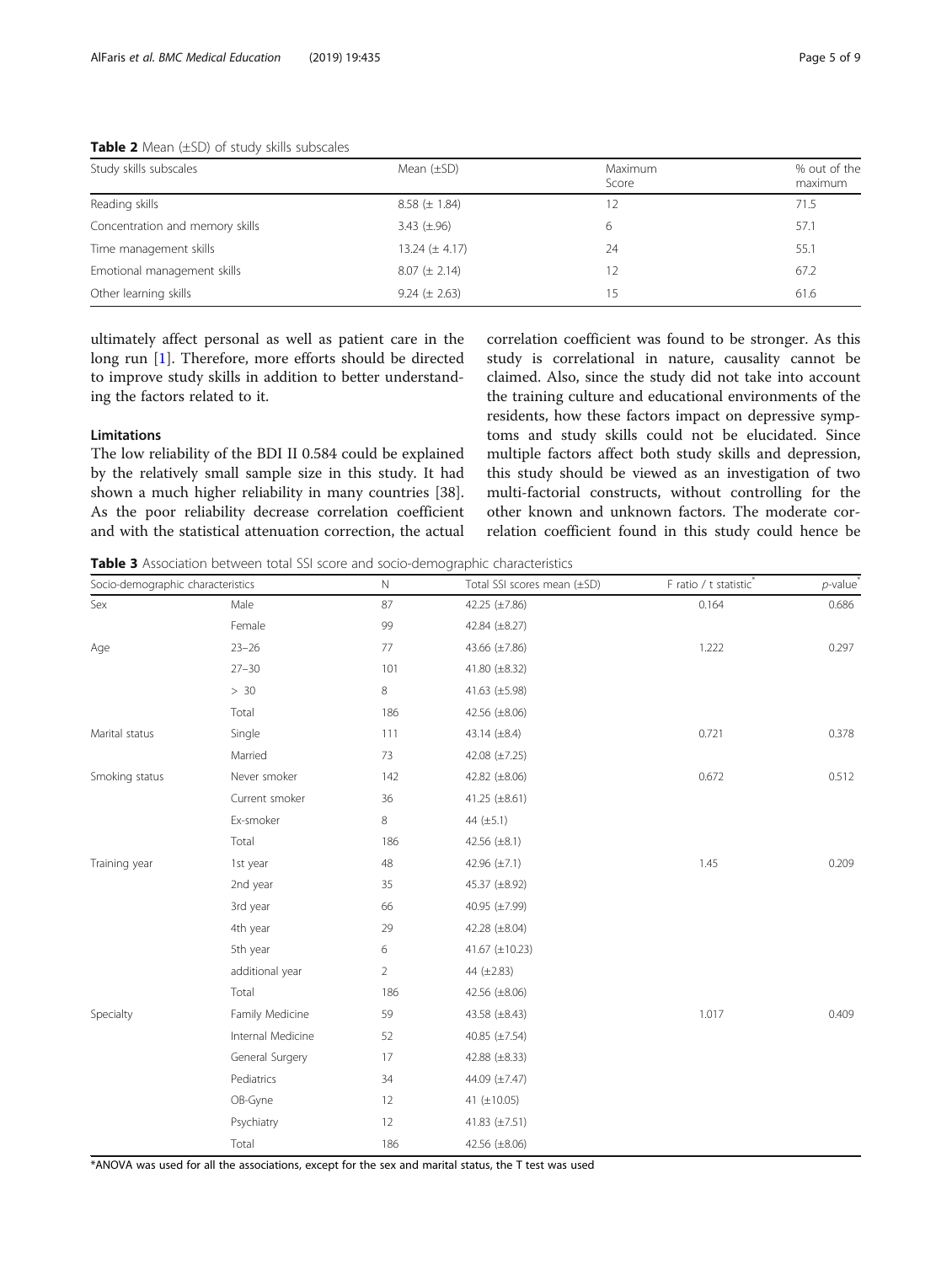<span id="page-5-0"></span>Table 4 Association between study skills subscales and socio-demographic characteristics

| Socio-demographic characteristics |                       | N              | Mean of study skills subscales $(\pm SD)$ |                                    |                           |                                |                          |  |
|-----------------------------------|-----------------------|----------------|-------------------------------------------|------------------------------------|---------------------------|--------------------------------|--------------------------|--|
|                                   |                       |                | Reading skills                            | Concentration and<br>memory skills | Time management<br>skills | Emotional management<br>skills | Other learning<br>skills |  |
| Sex                               | Male                  | 87             | $8.37 (\pm 1.98)$                         | 3.64 $(\pm .94)$                   | 12.81 (±3.98)             | $8.16 \ (\pm 2.09)$            | $9.25$ ( $\pm 2.19$ )    |  |
|                                   | Female                | 99             | 8.74 $(\pm 1.70)$                         | 3.24 $(\pm .95)$                   | 13.61 $(\pm 4.32)$        | $8$ ( $\pm 2.20$ )             | $9.23$ ( $\pm 2.98$ )    |  |
|                                   | t-statistic (p-value) |                | 0.175                                     | 0.004                              | 0.193                     | 0.611                          | 0.958                    |  |
| Age                               | $23 - 26$             | 77             | 8.42 $(\pm 1.74)$                         | 3.44 $(\pm .97)$                   | 14.36 (±3.68)             | 8.35 $(\pm 2.01)$              | 9.07 $(\pm 2.65)$        |  |
|                                   | $27 - 30$             | 101            | 8.74 $(\pm 1.96)$                         | 3.42 $(\pm .97)$                   | 12.40 $(\pm 4.17)$        | 7.95 $(\pm 2.29)$              | 9.27 $(\pm 2.68)$        |  |
|                                   | > 30                  | 8              | 7.87 $(\pm .99)$                          | 3.37 $(\pm .74)$                   | 13 $(\pm 6.26)$           | $7$ ( $\pm$ .75)               | $10.37 \ (\pm 1.59)$     |  |
|                                   | Total                 | 186            | $8.57$ ( $±1.84$ )                        | 3.43 $(\pm .96)$                   | 13.24 $(\pm 4.17)$        | $8.07$ ( $\pm 2.14$ )          | 9.24 $(\pm 2.63)$        |  |
|                                   | F-ratio (p-value)     |                | 0.292                                     | 0.981                              | 0.007                     | 0.164                          | 0.41                     |  |
| Marital status                    | Single                | 111            | 8.63 $(\pm 1.90)$                         | 3.46 $(\pm .93)$                   | 13.56 (±4.18)             | 8.20 $(\pm 2.13)$              | $9.26 \ (\pm 2.76)$      |  |
|                                   | Married               | 73             | 8.49 $(\pm 1.79)$                         | 3.38 $(\pm 1.02)$                  | 12.94 $(\pm 4.04)$        | 7.95 $(\pm 2.14)$              | $9.30 \ (\pm 2.43)$      |  |
|                                   | t-statistic p-value   |                | 0.45                                      | 0.483                              | 0.901                     | 0.365                          | 0.271                    |  |
| Smoking status                    | Never smoker          | 142            | 8.59 $(\pm 1.77)$                         | 3.44 $(\pm .97)$                   | 13.30 $(\pm 4.01)$        | $8.19$ ( $\pm 1.97$ )          | $9.29$ ( $\pm 2.78$ )    |  |
|                                   | Current smoker        | 36             | 8.39 $(\pm 2.12)$                         | 3.36 $(\pm 1.02)$                  | 12.78 (±4.61)             | 7.64 $(\pm 2.76)$              | $9.08 (\pm 2.29)$        |  |
|                                   | Ex-smoker             | 8              | 9.13 $(\pm 1.80)$                         | 3.63 $(\pm .51)$                   | 14.25 $(\pm 5.14)$        | $8$ ( $\pm 2.14$ )             | $9$ ( $\pm$ 1.19)        |  |
|                                   | Total                 | 186            | 8.57 $(\pm 1.84)$                         | 3.43 $(\pm .96)$                   | 13.24 $(\pm 4.17)$        | $8.08 \ (\pm 2.15)$            | 9.24 $(\pm 2.63)$        |  |
|                                   | ANOVA p-value         |                | 0.583                                     | 0.773                              | 0.627                     | 0.388                          | 0.88                     |  |
| Training year                     | 1st                   | 48             | 8.31 $(\pm 1.65)$                         | 3.27 $(\pm .68)$                   | 14.25 $(\pm 3.67)$        | $8.33$ ( $\pm 2.18$ )          | 8.79 $(\pm 2.58)$        |  |
|                                   | 2nd                   | 35             | 8.77 $(\pm 1.91)$                         | 3.66 $(\pm 1.1)$                   | 14.4 $(\pm 4.49)$         | $8.37$ ( $\pm 1.89$ )          | $10.17 \ (\pm 2.57)$     |  |
|                                   | 3rd                   | 66             | 8.36 $(\pm 1.93)$                         | $3.45 \ (\pm 1.01)$                | 12.48 (±4.26)             | 7.77 $(\pm 2.08)$              | 8.88 $(\pm 2.45)$        |  |
|                                   | 4th                   | 29             | 9.03 $(\pm 1.91)$                         | 3.45 $(\pm 1.06)$                  | 11.93 $(\pm 3.49)$        | 8.38 $(\pm 2.09)$              | $9.48 (\pm 3.12)$        |  |
|                                   | 5th                   | 6              | $9.67 \ (\pm 1.37)$                       | $2.83 \ (\pm .75)$                 | 12.17 $(\pm 5.53)$        | 6.83 $(\pm 3.71)$              | $10.16 \ (\pm 2.14)$     |  |
|                                   | additional year       | $\overline{2}$ | $8.5$ ( $\pm$ .71)                        | $4$ ( $\pm$ 1.41)                  | 16 $(±4.24)$              | $6(\pm 1.41)$                  | $9.5$ ( $\pm 2.12$ )     |  |
|                                   | Total                 | 186            | 8.57 $(\pm 1.84)$                         | 3.43 $(\pm .96)$                   | 13.24 $(\pm 4.17)$        | $8.07$ ( $\pm 2.15$ )          | $9.24 (\pm 2.63)$        |  |
|                                   | ANOVA p-value         |                | 0.294                                     | 0.278                              | 0.035                     | 0.211                          | 0.154                    |  |
| Specialty                         | Family Medicine       | 59             | 8.49 $(\pm 1.96)$                         | 3.46 $(\pm .88)$                   | 13.24 $(\pm 4.26)$        | 8.73 $(\pm 2.17)$              | $9.66 \ (\pm 2.42)$      |  |
|                                   | Internal Medicine     | 52             | 8.38 $(\pm 1.75)$                         | 3.5 $(\pm .80)$                    | 12.88 $(\pm 4.09)$        | 7.62 $(\pm 2.09)$              | 8.46 $(\pm 2.76)$        |  |
|                                   | General Surgery       | 17             | 8.06 $(\pm 1.89)$                         | 3.65 $(\pm 1.06)$                  | 13.88 $(\pm 3.49)$        | 7.94 $(\pm 2.01)$              | 9.35 $(\pm 2.42)$        |  |
|                                   | Pediatrics            | 34             | 8.85 $(\pm 1.73)$                         | 3.35 $(\pm 1.07)$                  | 14.12 $(\pm 4.21)$        | 8.21 $(\pm 1.84)$              | $9.56 \ (\pm 2.55)$      |  |
|                                   | OB-Gyne               | 12             | 9.58 $(\pm 2.19)$                         | 3.08 $(\pm 1.08)$                  | 12.17 $(\pm 4.89)$        | 6.92 $(\pm 3.18)$              | $9.25 \ (\pm 2.18)$      |  |
|                                   | Psychiatry            | 12             | $8.75$ ( $\pm$ 1.36)                      | 3.25 $(\pm 1.42)$                  | 12.5 $(\pm 4.36)$         | 7.83 $(\pm 1.11)$              | $9.5 \ (\pm 3.68)$       |  |
|                                   | Total                 | 186            | 8.57 $(\pm 1.84)$                         | 3.43 $(\pm .96)$                   | 13.24 $(\pm 4.17)$        | $8.08 (\pm 2.15)$              | 9.24 $(\pm 2.63)$        |  |
|                                   | ANOVA p-value         |                | 0.264                                     | 0.647                              | 0.635                     | 0.037                          | 0.245                    |  |

|  | Table 5 Association between depressive symptoms' severity and sex |  |  |  |  |  |
|--|-------------------------------------------------------------------|--|--|--|--|--|
|--|-------------------------------------------------------------------|--|--|--|--|--|

| Sex           | Depressive symptoms severity |               | Total N        | <i>p</i> -value <sup>®</sup> |            |                       |
|---------------|------------------------------|---------------|----------------|------------------------------|------------|-----------------------|
|               | Minimal N (%)                | Mild N $(% )$ | Moderate N (%) | Severe N (%)                 | (% )       | $(X^2 \text{ value})$ |
| Male          | 70 (80.5%)                   | 7 (8%)        | $8(9.2\%)$     | 2(2.3%)                      | 87 (100%)  | .007 (12.025)         |
| Female        | 60 (60.6%)                   | $8(8.1\%)$    | 18 (18.2%)     | 13 (13.1%)                   | 99 (100%)  |                       |
| Total $N$ (%) | 130 (69.9%)                  | 15 (8.1%)     | 26 (14%)       | 15 (8.1%)                    | 186 (100%) |                       |

\*The Chi- square statistical test was used for the association between the categorical variables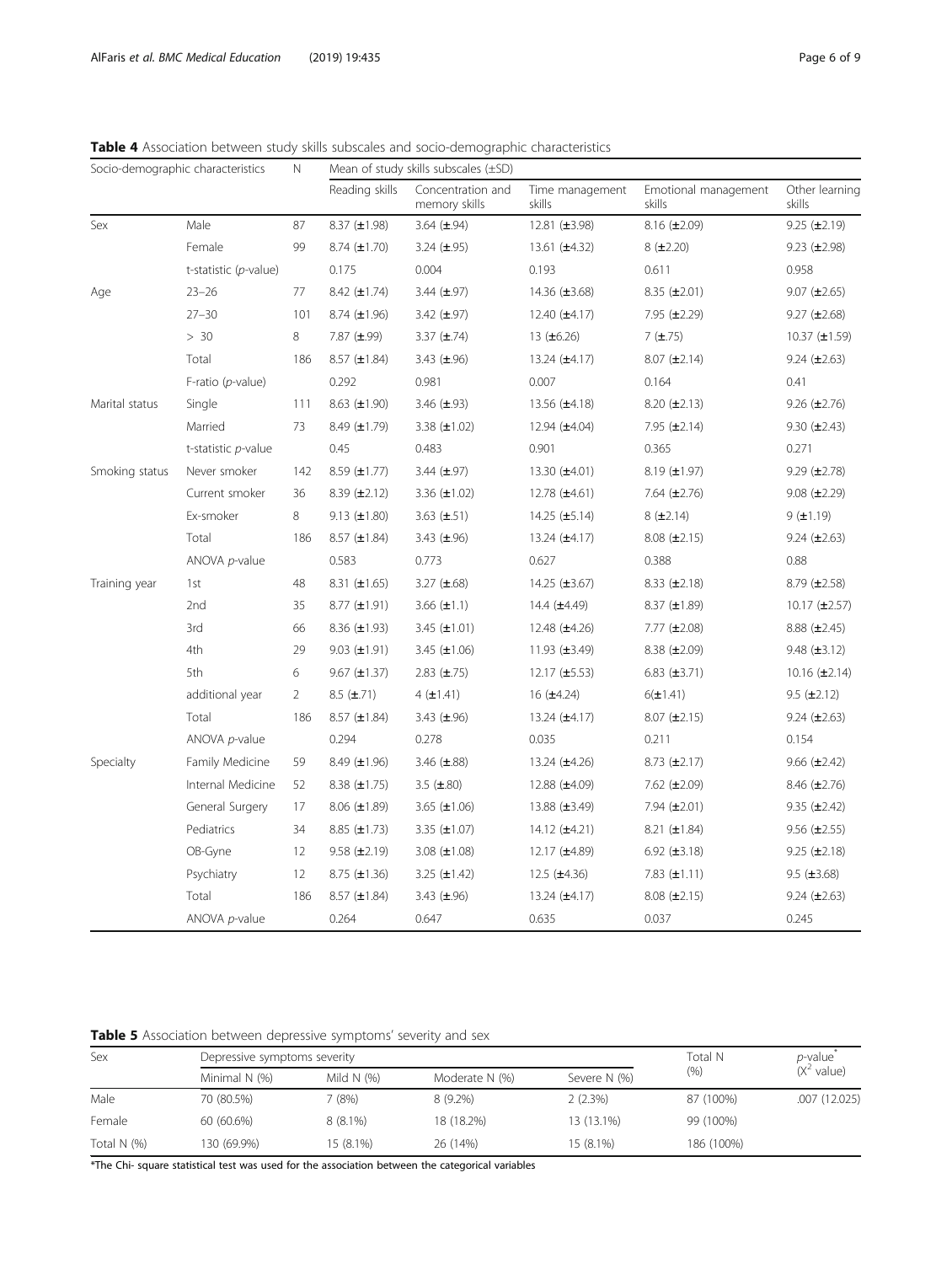<span id="page-6-0"></span>explained by the inability of a study of this nature to account for all such confounding factors that may affect both study skills and depression.

We also acknowledge that SSI has not been used to measure study skills among postgraduate students previously. However, the acceptable reliability of SSI and the significantly negative moderate correlation of SSI with depressive symptoms observed in this study validate the use of SSI among postgraduates.

Another limitation is this study was conducted in a single institution, which may reduce the generalizability of the results. Therefore, we need a multi-centre prospective study to provide a better understanding of this topic.

# Conclusions and recommendations

The results of this study suggest that depressive symptoms and study skills show a moderate, negative relationship. Additional studies are needed to establish whether poor study habits and lower academic performance contribute to depression or whether depression leads to poor study habits such as surface learning.

Implementing a course for a high level of study skills among residents may help them to improve their mental health. This is especially so, if later studies find that poor study skills are one of the contributing factors for depressive symptoms among residents.

# Appendix

Table 6 Study Skills Inventory (SSI)

|     | Reading text                                                                              | Always | Usually | Rarely | Never |
|-----|-------------------------------------------------------------------------------------------|--------|---------|--------|-------|
| 1.  | I try to organize facts in a systematic way.                                              |        |         |        |       |
| 2.  | I look for the main ideas as I read.                                                      |        |         |        |       |
| 3.  | I take notes as I read my textbooks.                                                      |        |         |        |       |
| 4.  | When reading, I highlight important passages.                                             |        |         |        |       |
|     | Concentration and memory                                                                  | Always | Usually | Rarely | Never |
| 5.  | I study even when less important things distract me                                       |        |         |        |       |
| 6.  | I give full attention to the tasks.                                                       |        |         |        |       |
| 7.  | I keep up with assignments, readings and tests<br>preparations, avoiding any delays       |        |         |        |       |
| 8.  | I keep study time a priority, saying "no" to social<br>demands and extracurricular events |        |         |        |       |
| 9.  | I avoid activities, which tend to interfere with my<br>planned schedule.                  |        |         |        |       |
|     | Time management                                                                           | Always | Usually | Rarely | Never |
| 10. | At the beginning of the term, I make up my activity<br>and study schedules                |        |         |        |       |
| 11. | I break assignments into manageable parts.                                                |        |         |        |       |
| 12. | I use a "to do" list to keep track of the tasks.                                          |        |         |        |       |
| 13. | I plan my day by deciding what is important to do                                         |        |         |        |       |
| 14. | I outline specific goals for my study time.                                               |        |         |        |       |
|     | Emotional management                                                                      | Always | Usually | Rarely | Never |
| 15. | I plan regular times for fun.                                                             |        |         |        |       |
| 16. | I take relaxation or rest time when under stress.                                         |        |         |        |       |
| 17. | I regularly try to motivate myself to keep up with<br>the planned schedule                |        |         |        |       |
| 18. | I try to get rid of negative thoughts and worrying<br>while studying                      |        |         |        |       |
|     | Other learning practices                                                                  | Always | Usually | Rarely | Never |
| 19. | When I do not understand something, I get help<br>from classmates                         |        |         |        |       |
| 20. | I participate in class discussions.                                                       |        |         |        |       |
| 21. | I volunteer answers to questions posed by instructors in the class.                       |        |         |        |       |
| 22. | I see learning as something I will be doing all throughout my life.                       |        |         |        |       |
| 23. | I ask the instructor questions when clarification is needed.                              |        |         |        |       |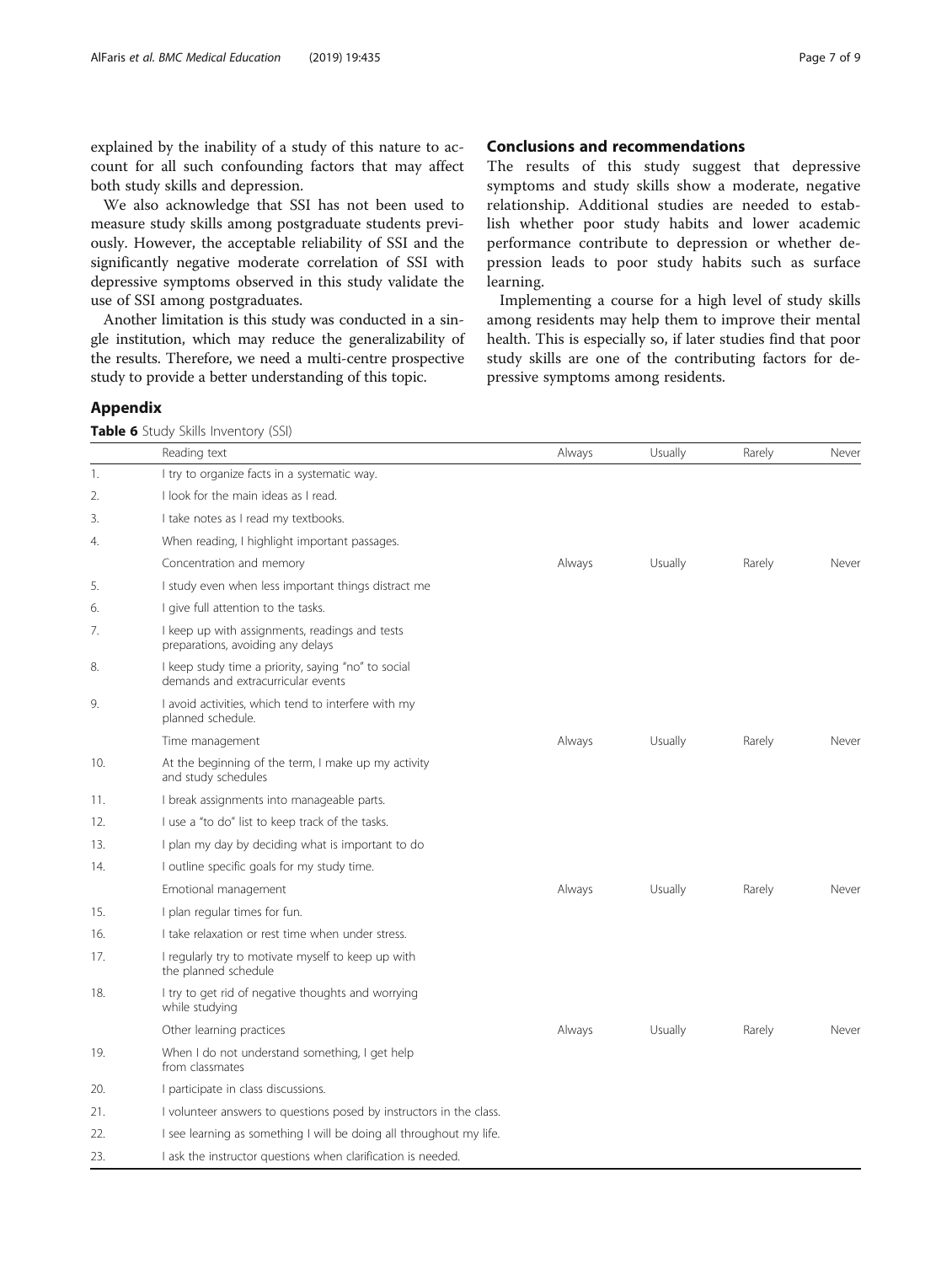#### <span id="page-7-0"></span>Abbreviations

BDI II: Beck Depression Inventory II; Ob-Gyn: Obstetrics and Gynecology; SSI: Study skills inventory

#### Acknowledgments

We gratefully acknowledge the residents who participated in this study.

#### Authors' contributions

EA contributed to the study conception and design and reviews. MA contributed to the initial draft, data collection and analyses of the results. FI was involved in the literature review and revision of the subsequent drafts of the manuscript. GP contributed extensively to the drafting, writing revision and language editing of subsequent drafts of the manuscript. HE was involved in the revision of the subsequent drafts of the manuscript. NM did the statistical analysis. AA was involved in data collection and revision of manuscript. CV contributed to critical revision of manuscript. All authors read and approved the final version of the manuscript.

#### Funding

This work was supported by the Deanship of Scientific Research, King Saud University for funding through Vice Deanship of Scientific Research Chairs.

#### Availability of data and materials

The data that support the findings of the current study are available from the corresponding author on reasonable request.

#### Ethics approval and consent to participate

Informed consent was obtained from all residents prior to data collection. All the selected respondents were given assurance of confidentiality that the information gathered will be used exclusively for research purposes. This study was approved by the Institutional Review Board of the College of Medicine; KSU (reference no: 17/0330/IRB).

#### Consent for publication

Not applicable.

#### Competing interests

The authors declare that they have no competing interests. The co-author GP is an Associate Editor of this journal.

#### Author details

<sup>1</sup>Department of Family and Community Medicine, King Saud University Chair for Medical Education Research and Development, College of Medicine, King Saud University, PO Box 2925, Riyadh 11461 Riyadh, Kingdom of Saudi Arabia. <sup>2</sup>Department of Family and Community Medicine, College of Medicine, King Saud University, Riyadh, Saudi Arabia. <sup>3</sup>College of Dentistry, King Saud University, Riyadh, Saudi Arabia. <sup>4</sup>Department of Medical Education, Faculty of Medicine, University of Colombo, Colombo, Sri Lanka. 5 Department of Internal Medicine, Prince Sultan Military Medical City, Riyadh, Saudi Arabia. <sup>6</sup>Department of Educational Development and Research Maastricht University, Maastricht, the Netherlands.

# Received: 30 June 2019 Accepted: 8 November 2019 Published online: 21 November 2019

#### References

- 1. Mata DA, Ramos MA, Bansal N, Khan R, Guille C, Di Angelantonio E, Sen S. Prevalence of depression and depressive symptoms among resident physicians: a systematic review and meta-analysis. JAMA. 2015;314:2373–83 pmid [:26647259](https://www.ncbi.nlm.nih.gov/pubmed/26647259).
- 2. Essential Skills for Undergraduate Life: the 13 Things You Should Know How to Do Before You Go to University. Oxford Royale Academy 2014. Available from: [https://www.oxford-royale.co.uk/articles/13-skills-university.html.](https://www.oxford-royale.co.uk/articles/13-skills-university.html) Accessed 2 June 2019
- 3. Weinstein CE, Palmer DR. Learning and study strategies inventory (LASSI): User's manual. 2. Clearwater: H & H Publishing; 2002. [http://www.](http://www.hhpublishing.com/_assessments/LASSI2/LASSI_2nd_Ed_Users_Manual.pdf) [hhpublishing.com/\\_assessments/LASSI2/LASSI\\_2nd\\_Ed\\_Users\\_Manual.pdf](http://www.hhpublishing.com/_assessments/LASSI2/LASSI_2nd_Ed_Users_Manual.pdf)
- 4. Entwistle NJ. Approaches and study skills inventory for students (ASSIST). Edinburgh Centre for Research on learning and instruction, 1997, University of Edinburgh.
- 5. AlFaris E, Irfan F, AlSayyari S, AlDahlawi W, Almuhaideb S, Almehaidib A, Almoqati S, Ahmed AMA, Ponnamperuma G, AlMughthim M, Shaffi Ahamed S, Al Maflehi N, Vleuten CV. Validation of a new study skills scale to provide an explanation for depressive symptoms among medical students. PLoS One 2018;13(6):e0199037. doi: [https://doi.org/10.1371/journal.pone.](https://doi.org/10.1371/journal.pone.0199037) [0199037.](https://doi.org/10.1371/journal.pone.0199037) eCollection 2018.
- 6. Hermida J. The Importance of Teaching Academic Reading Skills in First-Year University Courses. Int J Res Rev. 2009;6:20–30.
- 7. Nyland RL, Sawarynski KE. Setting students up for success: a short interactive workshop designed to increase effective study habits. MedEdPortal. 2017;13:10610. [https://doi.org/10.15766/mep\\_2374-8265.10610](https://doi.org/10.15766/mep_2374-8265.10610).
- 8. Samarakoon L, Fernando T, Rodrigo C, Learning styles and approaches to learning among medical undergraduates and postgraduates. BMC Med Educ. 2013;13:42 pmid:23521845.
- 9. RKalaleh A. Dehnad a, Arabshahi SKS, Hosseini AF, Bigdeli S. academic skills for post-graduate students: a choice or a necessity? Procedia Soc Behav Sci. 2014;116:5180–3. <https://doi.org/10.1016/j.sbspro.2014.01.1096>.
- 10. Gettinger M. J K. Seibert. Contributions of study skills to academic competence. School Psych Rev. 2002;31:350.
- 11. Abdullah CH, Hamid S, Kechil R, Hamid HA. Emotional management skill at work place: a study at government Department in Seberang Perai Tengah. Int J Soc Sci Humanit. 2013;3:365-8.
- 12. McCraty R, Atkinson M, Tomasino D, Goelitz J, Mayrovitz H. The impact of an emotional self-management skills course on psychosocial functioning and autonomic recovery to stress in middle school children. Integr Psychol Behav Sci. 1999;34(4):246–68. <https://doi.org/10.1007/BF02688693>.
- 13. Derossis AM, Da Rosa D, Schwartz A, Hauge LS, Bordage G. Study habits of surgery residents and performance on American Board of Surgery in-Training examinations. Am J Surg. 2004;188(3):230–6.
- 14. Miyamoto RG Jr, Klein GR, Walsh M, Zuckerman JD. Orthopedic surgery residents' study habits and performance on the orthopedic in-training examination. Am J Orthop (Belle Mead NJ). 2007;36(12):E185–8.
- 15. Instruments for assessing depression. Available from: [http://www.guiasalud.](http://www.guiasalud.es/egpc/traduccion/ingles/depresion/completa/documentos/anexos/anexo_9_instrumentos_de_evaluacion_de_la_depresion.pdf) [es/egpc/traduccion/ingles/depresion/completa/documentos/anexos/anexo\\_](http://www.guiasalud.es/egpc/traduccion/ingles/depresion/completa/documentos/anexos/anexo_9_instrumentos_de_evaluacion_de_la_depresion.pdf) [9\\_instrumentos\\_de\\_evaluacion\\_de\\_la\\_depresion.pdf](http://www.guiasalud.es/egpc/traduccion/ingles/depresion/completa/documentos/anexos/anexo_9_instrumentos_de_evaluacion_de_la_depresion.pdf). Accessed 7 Nov 2018.
- 16. Goebert D, Thompson D, Takeshita J, Beach C, Bryson P, Ephgrave K, et al. Depressive symptoms in medical students and residents: a multi-school study. Acad Med. 2009;84:236–41. [https://doi.org/10.1097/ACM.](https://doi.org/10.1097/ACM.0b013e31819391bb) [0b013e31819391bb](https://doi.org/10.1097/ACM.0b013e31819391bb) pmid:19174678.
- 17. Khan MS, Mahmood S, Badshah A, Ali SU, Jamal Y. Prevalence of depression, anxiety and their associated factors among medical students in Karachi, Pakistan. J Pak Med Assoc. 2006;56(12):583–6 pmid:17312648.
- 18. Goldman ML, Shah RN, Bernstein CA. Depression and suicide among physician trainees: recommendations for a national response. JAMA Psychiatry. 2015;72(5):411–2. [https://doi.org/10.1001/jamapsychiatry.2014.](https://doi.org/10.1001/jamapsychiatry.2014.3050) [3050](https://doi.org/10.1001/jamapsychiatry.2014.3050) pmid:25738529.
- 19. January J, Madhombiro M, Chipamaunga S, Ray S, Chingono A, Abas M. Prevalence of depression and anxiety among undergraduate university students in low and middle-income countries: a systematic review protocol. Syst Rev. 2018;7(1):57. <https://doi.org/10.1186/s13643-018-0723-8> pmid: 29636088.
- 20. Galante J, Dufour G, Vainre M, Wagner AP, Stochl J, Benton A, Lathia N, Howarth E, Jones PB. A mindfulness-based intervention to increase resilience to stress in university students (the mindful student study): a pragmatic randomised controlled trial. Lancet Public Health 2018 Feb;3(2): e72-e81. [https://doi.org/10.1016/S2468-2667\(17\)30231-1.](https://doi.org/10.1016/S2468-2667(17)30231-1) Epub 2017 Dec 19. PMID:29422189
- 21. Ibrahim AK, Kelly SJ, Adams CE, Glazebrook C. A systematic review of studies of depression prevalence in university students. J Psychiatr Res. 2013;47(3):391–400. [https://doi.org/10.1016/j.jpsychires.2012.11.015.](https://doi.org/10.1016/j.jpsychires.2012.11.015)
- 22. Dyrbye LN, Thomas MR, Shanafelt TD. Systematic review of depression, anxiety, and other indicators of psychological distress among US and Canadian medical students. Acad Med. 2006;81:354–73 pmid:16565188.
- 23. Aktekin M, Karaman T, Senol YY, Erden H, Erengin H, Akaydin M. Anxiety, depression and stressful life events among medical students: a prospective study in Antalya. Turkey Med Educ. 2001;35:12–7 pmid:11123589.
- 24. Marcus M, Yasamy T, Van Ommeren M, Chisholm D, Saxena S. Depression a Global Public Health Concern. WHO Department of Mental Health and Substance Abuse. 2012. [http://www.who.int/mental\\_health/management/](http://www.who.int/mental_health/management/depression/who_paper_depression_wfmh_2012.pdf) [depression/who\\_paper\\_depression\\_wfmh\\_2012.pdf](http://www.who.int/mental_health/management/depression/who_paper_depression_wfmh_2012.pdf). Accessed 4 June 2015.
- 25. Naja WJ, Kansoun AH, Haddad RS. Prevalence of depression in medical students at the Lebanese University and exploring its correlation with